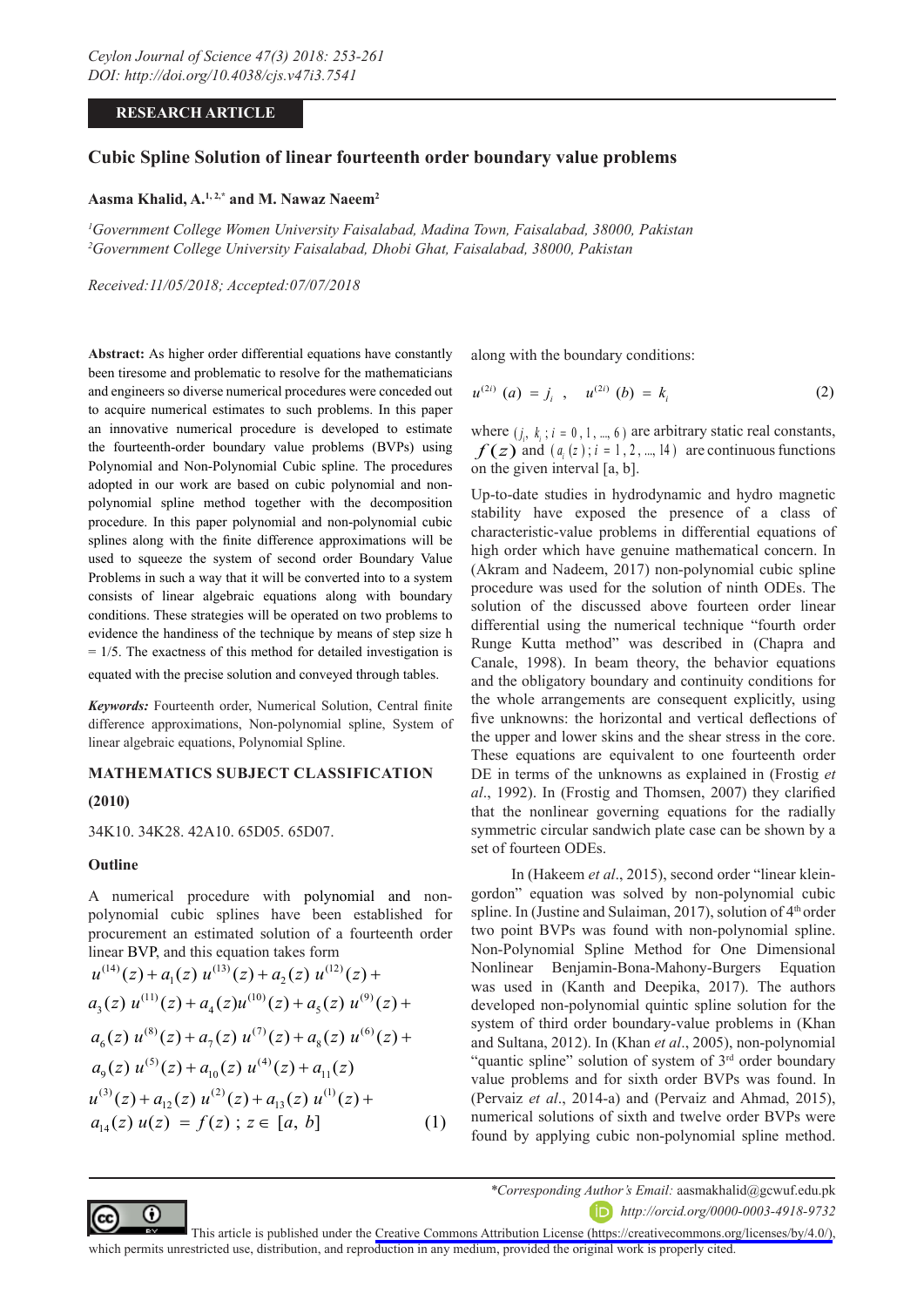In (Pervaiz *et al*., 2014-b), system of BVPs was solved by non-polynomial spline. In (Ramadan *et al*., 2008), a "septic non-polynomial spline" solution was used for sixth order BVPs.

 Numerical solutions of eighth, tenth order BVPs and system of  $4<sup>th</sup>$  order by cubic non-polynomial spline were found in (Siddiqi and Akram, 2007-c), (Siddiqi and Akram, 2007-b) and (Siddigi and Akram, 2007-a). A non-polynomial spline method was established in (Taiwo and Ogunlaran,  $2011$ ) for linear  $4<sup>th</sup>$  order BVPs. Nonpolynomial splines approach to the solution of sixth-order boundary-value problems was established in (Tirmizi and Khan, 2008). In (Zarebnia *et al*., 2011), a non-polynomial spline technique was introduced for problems accruing in calculus of variations.

 Here equation (1) is solved along accompanying boundary conditions (2) by reducing equation (1) to squeeze the system of second order BVPs in such a way that it will be converted into a system consists of linear algebraic equations along with boundary conditions of the following form:

$$
r^{(2)}(z) + a_1(z) r^{(1)}(z) + a_2(z) r (z) + a_3(z) q^{(1)}(z) +
$$
 of class  $C^2[a, b]$  which interpolates  $v(z)$  at the grid points  
\n $a_4(z) q(z) + a_5(z) p^{(1)}(z) +$   
\n $a_6(z) p(z) + a_7(z) w^{(1)}(z) + a_8(z) w(z) +$   
\n $a_9(z) v^{(1)}(z) + a_{10}(z) v (z) + a_{11}(z)$   
\n $v^{(1)}(z) + a_{12}(z) y(z) + a_{13}(z) u^{(1)}(z) +$   
\n $v^{(1)}(z) + a_{12}(z) y(z) + a_{13}(z) u^{(1)}(z) +$   
\n $v^{(1)}(z) + a_{12}(z) y(z) + a_{13}(z) u^{(1)}(z) +$   
\n $v^{(1)}(z) + a_{12}(z) y(z) + a_{13}(z) u^{(1)}(z) +$   
\n $v^{(1)}(z) + a_{13}(z) u^{(1)}(z) +$   
\n $v^{(1)}(z) + a_{12}(z) y(z) + a_{13}(z) u^{(1)}(z) +$   
\n $v^{(1)}(z) + a_{13}(z) u^{(1)}(z) +$   
\n $v^{(1)}(z) + a_{12}(z) y(z) + a_{13}(z) u^{(1)}(z) +$   
\n $v^{(1)}(z) + a_{13}(z) u^{(1)}(z) +$   
\n $v^{(1)}(z) + a_{13}(z) u^{(1)}(z) +$   
\n $v^{(1)}(z) + a_{13}(z) u^{(1)}(z) +$   
\n $v^{(1)}(z) + a_{13}(z) u^{(1)}(z) +$   
\n $v^{(1)}(z) + a_{13}(z) u^{(1)}(z) +$   
\n $v^{(1)}(z) + a_{13}(z) u^{(1)}(z) +$   
\n $v^{(1)}(z) + a_{11}(z) u^{(1)}(z) +$   
\n $v^{(1)}$ 

$$
u''(z) = y(z)
$$
  
\n
$$
y''(z) = v(z)
$$
  
\n
$$
v''(z) = w(z)
$$
  
\n
$$
w''(z) = p(z)
$$
  
\n
$$
p''(z) = q(z)
$$
  
\n
$$
q''(z) = r(z)
$$
\n(4)

along with boundary conditions

$$
u (a) = j_0, u (b) = k_0
$$
  
\n
$$
y (a) = j_1, y (b) = k_1
$$
  
\n
$$
v (a) = j_2, v (b) = k_2
$$
  
\n
$$
w (a) = j_3, w (b) = k_3
$$
  
\n
$$
p (a) = j_4, p (b) = k_4
$$
  
\n
$$
q (a) = j_5, q (b) = k_5
$$
  
\n
$$
r (a) = j_6, r (b) = k_6
$$
\n(5)

#### **Explanation of Non-polynomial spline technique**

In order to originate non-polynomial spline estimate *S* to (4) beside with the boundary conditions given in  $(5)$ , we distribute the interval  $[a, b]$  into *n* identical subintervals by means of grid points:

$$
z_i = a + ih
$$
,  $i = 0, 1, ..., n$ 

where 
$$
a = z_0
$$
,  $b = z_n$ ,  $h = \frac{b-a}{n}$ 

and  $\eta$  is somewhat arbitrary positive integer.

Let  $v(z)$  be the precise solution and  $v<sub>i</sub>$  be an estimate to  $v(z)$  attained by the non-polynomial cubic spline  $S(z)$ through the points  $(z_i, v_i)$  and  $(z_{i+1}, v_{i+1})$ . It is obligatory for  $S_z(z)$  to fulfill the interpolating conditions at  $z_i$  and  $z_{i+1}$ , the boundary conditions (5) and likewise the continuity of initial derivative at the mutual nodes  $(z_i, v_i)$ . For each segment  $(z_i, z_{i+1})$  where  $i = 0, 1, ..., n-1$ , the spline  $S(z)$  takes the form

$$
S_i(z) = s_i + g_i (z - z_i) + h_i \sin \tau (z - z_i)
$$
  
+ 
$$
k_i \cos \tau (z - z_i)
$$
 (6)

 $r^{(2)}(z) + a_1(z) r^{(1)}(z) + a_2(z) r(z) + a_3(z) q^{(1)}(z)$  of class  $C^2[a,b]$  which interpolates  $v(z)$  at the grid points  $a_4(z) q(z) + a_5(z) p^{(1)}(z)$  +  $z_i$ ;  $i = 0, 1, ..., n$  be influenced by a parameter  $\tau$  and reduces to a subjective subjective in  $[1, 2, 3, 6]$ Where  $s_i$ ,  $g_i$ ,  $h_i$ , and  $k_i$  are constants and  $\tau$  is an unrestricted parameter. A non-polynomial function  $S(z)$ 

$$
a_{12}(z) y(z) + a_{13}(z) u^{(1)}(z) + S_i(z_i) = v_i, S_i(z_{i+1}) = v_{i+1}, S_i''(v_i) = N_i,
$$
  
(z) = f(z); z \in [a, b] (3)  $S_i''(v_{i+1}) = N_{i+1}$  (7)

By means of the simple algebraic manipulation we attain the consequent expressions for the coefficients of (6) as

$$
s_i = v_i + \frac{N_i}{\tau^2},
$$
  
\n
$$
g_i = \frac{v_{i+1} - v_i}{h} + \frac{N_{i+1} - N_i}{\tau \theta},
$$
  
\n
$$
h_i = \frac{N_i \cos \theta - N_{i+1}}{\tau^2 \sin \theta}, \quad k_i = -\frac{N_i}{\tau^2}
$$

Where  $\theta = \tau h$ ,  $i = 0, 1, ..., n-1$ 

 Using the continuity condition of first derivative at the grid point  $(z_i, v_i)$ 

*i.e.*, 
$$
S'_{i-1}(z_i) = S'_i(z_i)
$$
 is consistency relation for  $i = 0, 1, ..., n-1$ 

$$
\alpha (N_{i+1} + N_{i-1}) + 2\beta N_i = \frac{1}{h^2} (v_{i-1} + v_{i+1} - 2v_i)
$$
 (8)

Where 
$$
\alpha = \frac{1}{\theta \sin \theta} - \frac{1}{\theta^2}
$$
,  $\beta = -\frac{1}{\theta^2} - \frac{\cos \theta}{\theta}$  and

 $\theta = \tau h$ 

On similar lines we obtain relations for  $y$ ,  $u$ ,  $w$ ,  $p$ ,  $q$  and  $r$  respectively as;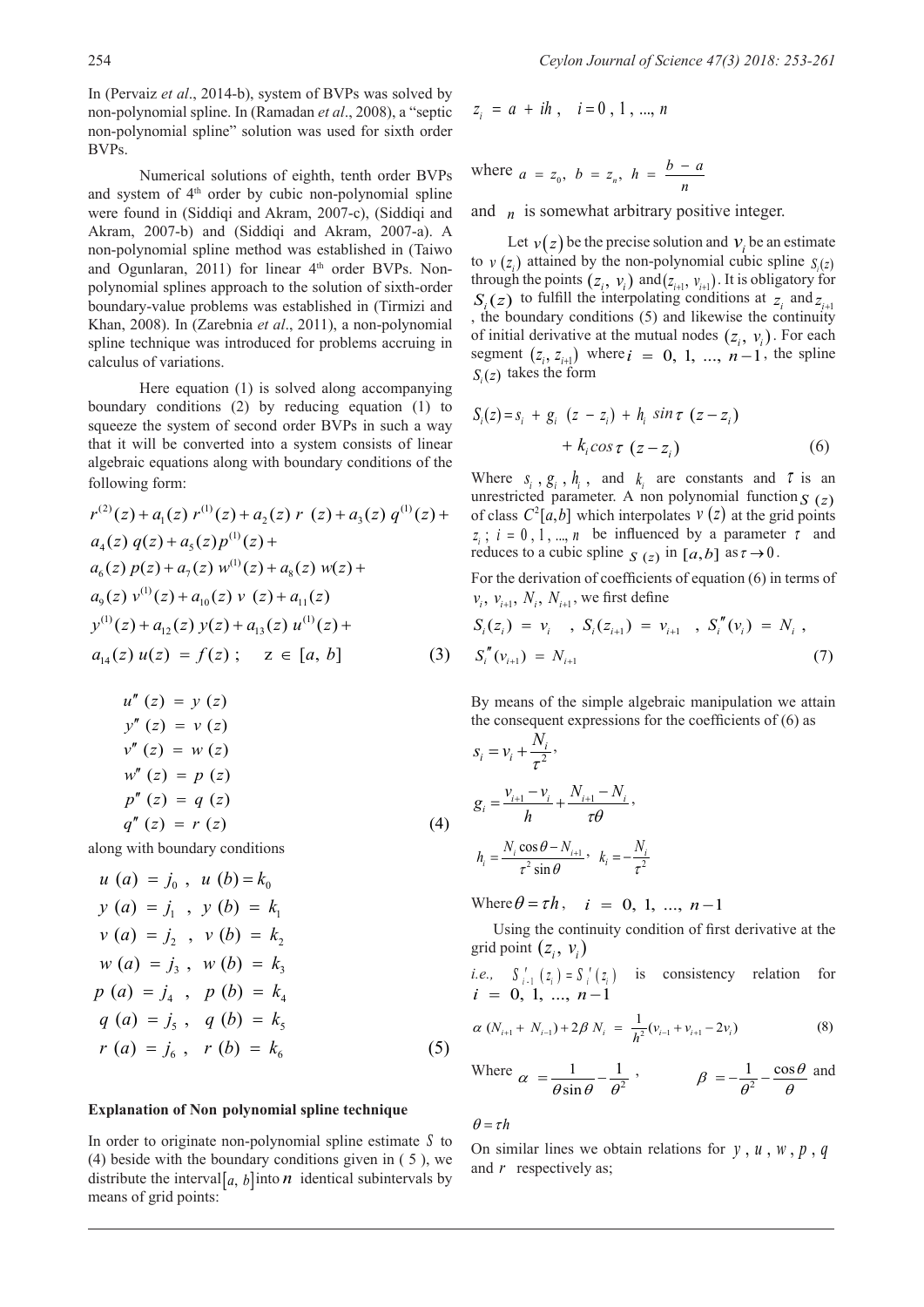$$
\alpha (M_{i+1} + M_{i-1}) + 2\beta M_i = \frac{1}{h^2}(y_{i-1} + y_{i+1} - 2y_i)
$$
 (9) and substituting  
\n $u_i'' = L_i$ 

$$
\alpha (L_{i+1} + L_{i-1}) + 2\beta L_i = \frac{1}{h^2} (u_{i-1} + u_{i+1} - 2u_i)
$$
 (10) 
$$
y''_i = M_i
$$

$$
y''_i = N_i
$$

$$
\alpha (P_{i+1} + P_{i-1}) + 2\beta P_i = \frac{1}{h^2} (w_{i-1} + w_{i+1} - 2w_i)
$$
 (11) 
$$
\begin{aligned}\nw_i^2 &= P_i \\
w_i^2 &= P_i\n\end{aligned}
$$

$$
\alpha (Q_{i+1} + Q_{i-1}) + 2\beta Q_i = \frac{1}{h^2}(p_{i-1} + p_{i+1} - 2p_i)
$$
 (12) 
$$
\begin{aligned}\np_i'' &= Q_i \\
q_i'' &= R_i\n\end{aligned}
$$

$$
\alpha (R_{i+1} + R_{i-1}) + 2\beta R_i = \frac{1}{h^2}(q_{i-1} + q_{i+1} - 2q_i)
$$
 (13) 
$$
r_i'' = W_i
$$

$$
\alpha (W_{i+1} + W_{i-1}) + 2\beta W_i = \frac{1}{h^2} (r_{i-1} + r_{i+1} - 2r_i)
$$
 (14) and now rewriting, we get

we have substituted

$$
u'' = L
$$
  
\n
$$
y'' = M
$$
  
\n
$$
u'' = N
$$
  
\n
$$
u'' = N
$$
  
\n
$$
u'' = P
$$
  
\n
$$
q'' = R
$$
  
\n
$$
u'' = W
$$
  
\n
$$
u'' = W
$$
  
\n
$$
u'' = W
$$
  
\n
$$
u'' = W
$$
  
\n
$$
u'' = W
$$
  
\n
$$
u'' = W
$$
  
\n
$$
u'' = W
$$
  
\n
$$
u'' = W
$$
  
\n
$$
u'' = W
$$
  
\n
$$
u'' = W
$$
  
\n
$$
u'' = W
$$
  
\n
$$
u'' = W
$$
  
\n
$$
u'' = W
$$
  
\n
$$
u'' = W
$$
  
\n
$$
u'' = W
$$
  
\n
$$
u'' = W
$$
  
\n
$$
u'' = W
$$
  
\n
$$
u'' = W
$$
  
\n
$$
u'' = W
$$
  
\n
$$
u'' = W
$$
  
\n
$$
u'' = W
$$
  
\n
$$
u'' = W
$$
  
\n
$$
u'' = W
$$
  
\n
$$
u'' = W
$$
  
\n
$$
u'' = W
$$
  
\n
$$
u'' = W
$$
  
\n
$$
u'' = W
$$
  
\n
$$
u'' = W
$$
  
\n
$$
u'' = W
$$
  
\n
$$
u'' = W
$$
  
\n
$$
u'' = W
$$
  
\n
$$
u'' = W
$$
  
\n
$$
u'' = W
$$
  
\n
$$
u'' = W
$$
  
\n
$$
u'' = W
$$
  
\n
$$
u'' = W
$$
  
\n
$$
u'' = W
$$
  
\n
$$
u'' = W
$$
  
\n
$$
u'' = W
$$
  
\n
$$
u'' = W
$$
  
\n
$$
u'' = W
$$
  
\n
$$
u'' = W
$$
<

The described method is fourth order convergent if  $1-2\alpha-2\beta = 0$  and  $\alpha = \frac{1}{12}$  as described in (Taiwo and Ogunlaran, 2011).

## **Applications of non-polynomial spline**

To demonstrate how the method is applied as urbanized in the preceding segment, we discretize (4) at the grid points  $a_3(z_{i+1}) q_{i+1}^{(1)} - a_4(z_{i+1}) q_{i+1}$  $(z_i, r_i)$ ,  $(z_i, u_i)$ ,  $(z_i, y_i)$ ,  $(z_i, v_i)$ ,  $(z_i, w_i)$ ,  $(z_i, p_i)$  and  $(z_i, q_i)$   $\begin{bmatrix} a_3(z_{i+1}) & q_{i+1} & a_4(z_{i+1}) & q_{i+1} & a_5(z_{i+1}) \end{bmatrix}$ (*z i*) (*z i*) (*z i*) (*z n*) (*z n*) and (*z a*)  $a_3(z_{i+1}) q_{i+1}^{(1)} - a_4(z_{i+1}) q_{i+1} - a_5(z_{i+1})$ + + ++ ++ + + + + +

we have

$$
r_i^{(2)}(z_i) + a_1(z_i) r_i^{(1)}(z_i) + a_2(z_i) r_i (z_i) +
$$
\n
$$
a_3(z_i) q_i^{(1)}(z_i) + a_4(z_i) q_i (z_i) +
$$
\n
$$
a_4(z_i) p_i^{(1)}(z_i) + a_5(z_i) p_i (z_i) + a_6(z_i) p_i (z_i) + a_7(z_i) w_i^{(1)}(z_i) +
$$
\n
$$
a_8(z_i) w_i (z_i) + a_9(z_i)
$$
\n
$$
v_i^{(1)}(z_i) + a_{10}(z_i) v_i (z_i) + a_{11}(z_i) y_i^{(1)}(z_i) +
$$
\n
$$
a_{12}(z_i) y_i (z_i) + a_{13}(z_i) u_i^{(1)}(z_i)
$$
\n
$$
a_{13}(z_{i+1}) d_{i+1} = v_{i+1}
$$
\n
$$
L_{i+1} = y_{i+1}
$$
\n
$$
M_{i+1} = v_{i+1}
$$
\n
$$
M_{i+1} = w_{i+1}
$$
\n
$$
m_{i+1} = w_{i+1}
$$
\n
$$
m_{i+1} = w_{i+1}
$$
\n
$$
m_{i+1} = w_{i+1}
$$
\n
$$
m_{i+1} = w_{i+1}
$$
\n
$$
m_{i+1} = w_{i+1}
$$
\n
$$
m_{i+1} = w_{i+1}
$$
\n
$$
m_{i+1} = w_{i+1}
$$
\n
$$
m_{i+1} = w_{i+1}
$$
\n
$$
m_{i+1} = w_{i+1}
$$
\n
$$
m_{i+1} = w_{i+1}
$$
\n
$$
m_{i+1} = w_{i+1}
$$
\n
$$
m_{i+1} = w_{i+1}
$$
\n
$$
m_{i+1} = w_{i+1}
$$
\n
$$
m_{i+1} = w_{i+1}
$$
\n
$$
m_{i+1} = w_{i+1}
$$
\n
$$
m_{i+1} = w_{i+1}
$$
\n
$$
m_{i+1} = w_{i+1}
$$
\n

$$
u_i'' = y (z_i) = y_i
$$
  
\n
$$
y_i'' = w (z_i) = w_i
$$
  
\n
$$
w_i'' = p (z_i) = p_i
$$
  
\n
$$
p_i'' = q (z_i) = q_i
$$
  
\n
$$
q_i'' = r (z_i) = r_i
$$
  
\n
$$
u_i'' = p (z_i) = q_i
$$
  
\n
$$
u_i'' = p (z_i) = q_i
$$
  
\n
$$
u_i'' = p (z_i) = q_i
$$
  
\n
$$
u_i'' = p (z_i) = q_i
$$
  
\n
$$
u_i'' = p (z_i) = q_i
$$
  
\n
$$
u_i'' = p (z_i) = r_i
$$
  
\n
$$
u_i = a_i (z_{i-1}) w_{i-1}^{(1)} - a_i (z_{i-1}) w_{i-1}^{(1)} - a_{i0} (z_{i-1})
$$
  
\n
$$
u_{i-1} = f_{i-1} - a_1 (z_{i-1}) r_{i-1}^{(1)} - a_2 (z_{i-1}) r_{i-1}
$$
  
\n
$$
u_{i-1} = f_{i-1} - a_1 (z_{i-1}) r_{i-1}^{(1)} - a_2 (z_{i-1}) r_{i-1}
$$
  
\n
$$
u_{i-1} = f_{i-1} - a_1 (z_{i-1}) r_{i-1}^{(1)} - a_2 (z_{i-1}) r_{i-1}
$$
  
\n
$$
u_{i-1} = f_{i-1} - a_1 (z_{i-1}) r_{i-1}^{(1)} - a_2 (z_{i-1}) r_{i-1}
$$
  
\n
$$
u_{i-1} = f_{i-1} - a_1 (z_{i-1}) r_{i-1}^{(1)} - a_2 (z_{i-1}) r_{i-1}
$$
  
\n
$$
u_{i-1} = f_{i-1} - a_1 (z_{i-1}) r_{i-1}^{(1)} - a_2 (z_{i-1}) r_{i-1}
$$
  
\n
$$
u_{i-1} = f_{i-1} - a_1 (z_{i-1}) r_{i-1}^{(1)} - a_2 (z_{i-1}) r_{i-1}
$$
  
\n

and substituting

$$
u_i'' = L_i
$$
  
\n
$$
y_i'' = M_i
$$
  
\n
$$
v_i'' = N_i
$$
  
\n
$$
w_i'' = P_i
$$
  
\n
$$
p_i'' = Q_i
$$
  
\n
$$
q_i'' = R_i
$$
  
\n
$$
r_i'' = W_i
$$
\n(18)

$$
W_i = f_i - a_1(z_i) r_i^{(1)} - a_2(z_i) r_i - a_3(z_i) q_i^{(1)} - a_4(z_i) q_i^{(2)} - a_5(z_i) p_i^{(3)} - a_6(z_i) p_i^{(4)} - a_7(z_i) w_i^{(1)} - a_8(z_i) w_i - a_9(z_i) v_i^{(1)} - a_8(z_i) w_i^{(2)} - a_{10}(z_i) v_i - a_{11}(z_i) y_i^{(1)} - a_{12}(z_i) y_i - a_{13}(z_i) u_i^{(1)} - a_{14}(z_i) u_i
$$
\n(19)

$$
L_i = y_i
$$
  
\n
$$
M_i = v_i
$$
  
\n
$$
N_i = w_i
$$
  
\n
$$
P_i = p_i
$$
  
\n
$$
Q_i = q_i
$$
  
\n
$$
R_i = r_i
$$
\n(20)

From equation (19) and equation (20) we can write that

how the method is applied as urbanized in  
\negment, we discretize (4) at the grid points  
\n(
$$
z_i
$$
,  $y_i$ ), ( $z_i$ ,  $w_i$ ), ( $z_i$ ,  $p_i$ ) and ( $z_i$ ,  $q_i$ )  
\n
$$
\begin{aligned}\na_3(z_{i+1}) q_{i+1}^{(1)} - a_4(z_{i+1}) q_{i+1} - a_5(z_{i+1}) \\
a_4(z_{i+1}) q_{i+1}^{(1)} - a_4(z_{i+1}) q_{i+1} - a_5(z_{i+1}) \\
b_1^{(1)} - a_6(z_{i+1}) p_{i+1} - a_7(z_{i+1}) w_{i+1}^{(1)} - a_8(z_{i+1}) w_{i+1}^{(1)} - a_9(z_{i+1}) \\
a_8(z_{i+1}) w_{i+1} - a_9(z_{i+1}) v_{i+1}^{(1)} - a_{10}(z_{i+1}) \\
v_{i+1}^{(1)} - a_{11}(z_{i+1}) y_{i+1}^{(1)} - a_{12}(z_{i+1}) y_{i+1} - a_{13}(z_{i}) q_i(z_i) + a_4(z_i) q_i(z_i) + a_5(z_i) w_i^{(1)}(z_i) + a_6(z_i) p_i(z_i) + a_7(z_i) w_i^{(1)}(z_i) + a_7(z_i) w_i^{(1)}(z_i) + a_7(z_i) w_i^{(1)}(z_i) + a_7(z_i) w_i^{(1)}(z_i) + a_7(z_i) w_i^{(1)}(z_i) + a_7(z_i) w_i^{(1)}(z_i) + a_7(z_i) w_i^{(1)}(z_i) + a_8(z_i) q_i(z_i) + a_7(z_i) w_i^{(1)}(z_i) + a_8(z_i) q_i(z_i) + a_7(z_i) w_i^{(1)}(z_i) + a_8(z_i) q_i(z_i) + a_9(z_i) q_i(z_i) + a_9(z_i) q_i(z_i) + a_9(z_i) q_i(z_i) + a_9(z_i) q_i(z_i) + a_9(z_i) q_i(z_i) + a_9(z_i) q_i(z_i) + a_9(z_i) q_i(z_i) + a_9(z_i) q_i(z_i) + a_9(z_i) q_i(z_i) + a_9(z_i) q_i(z_i) + a_9(z_i) q_i(z_i) + a_9(z_i) q_i(z_i) + a_9(z_i)
$$

$$
L_{i+1} = y_{i+1}
$$
  
\n
$$
M_{i+1} = v_{i+1}
$$
  
\n
$$
N_{i+1} = w_{i+1}
$$
  
\n
$$
P_{i+1} = p_{i+1}
$$
  
\n
$$
Q_{i+1} = q_{i+1}
$$
  
\n
$$
R_{i+1} = r_{i+1}
$$
\n(22)

and

$$
W_{i-1} = f_{i-1} - a_1(z_{i-1}) r_{i-1}^{(1)} - a_2(z_{i-1}) r_{i-1} - w_{i}
$$
  
\n
$$
a_3(z_{i-1}) q_{i-1}^{(1)} - a_4(z_{i-1}) q_{i-1} - a_5(z_{i-1})
$$
  
\n
$$
p_{i}
$$
  
\n
$$
p_{i-1}^{(1)} - a_6(z_{i-1}) p_{i-1} - a_7(z_{i-1}) w_{i-1}^{(1)} - w_{i}
$$
  
\n
$$
r_{i}
$$
  
\n(17) 
$$
a_8(z_{i-1}) w_{i-1} - a_9(z_{i-1}) v_{i-1}^{(1)} - a_{10}(z_{i-1})
$$
  
\n
$$
v_{i-1} - a_{11}(z_{i-1}) v_{i-1}^{(1)} - a_{12}(z_{i-1}) v_{i-1} - a_{13}(z_{i-1}) u_{i-1}
$$
  
\n
$$
a_{13}(z_{i-1}) u_{i-1}^{(1)} - a_{14}(z_{i-1}) u_{i-1}
$$
  
\n(23)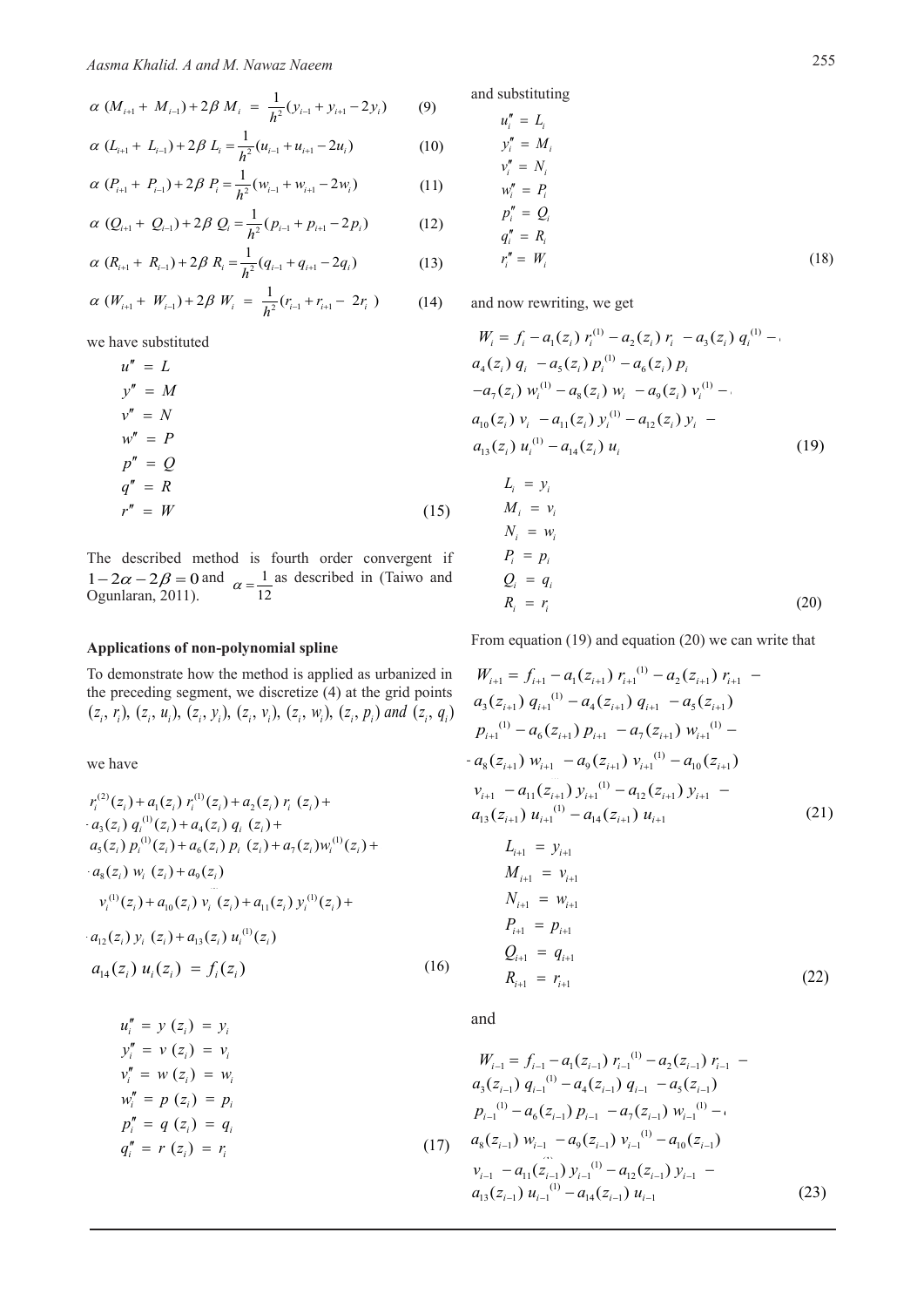$$
L_{i-1} = y_{i-1}
$$
  
\n
$$
M_{i-1} = v_{i-1}
$$
  
\n
$$
N_{i-1} = w_{i-1}
$$
  
\n
$$
P_{i-1} = p_{i-1}
$$
  
\n
$$
Q_{i-1} = q_{i-1}
$$
  
\n
$$
R_{i-1} = r_{i-1}
$$
\n(24)

The following approximation of  $O(h^2)$  for the first order derivative of *u, y, v, w, p, q* and *r* in equations (19), (21) and (23) can be used;

$$
u'_{i} \cong \frac{u_{i+1} - u_{i-1}}{2h}, u'_{i+1} \cong \frac{3u_{i+1} - 4u_{i} + u_{i-1}}{2h}, u'_{i-1} \cong \frac{-u_{i+1} + 4u_{i} - 3u_{i-1}}{2h}, y'_{i} \cong \frac{y_{i+1} - y_{i-1}}{2h}
$$
  
\n
$$
y'_{i+1} \cong \frac{3y_{i+1} - 4y_{i} + y_{i-1}}{2h}, y'_{i-1} \cong \frac{-y_{i+1} + 4y_{i} - 3y_{i-1}}{2h}, v'_{i} \cong \frac{v_{i+1} - v_{i-1}}{2h},
$$
  
\n
$$
v'_{i+1} \cong \frac{3v_{i+1} - 4v_{i} + v_{i-1}}{2h}, v'_{i-1} \cong \frac{-v_{i+1} + 4v_{i} - 3v_{i-1}}{2h}, w'_{i} \cong \frac{w_{i+1} - w_{i-1}}{2h}
$$
  
\n
$$
w'_{i+1} \cong \frac{3w_{i+1} - 4w_{i} + w_{i-1}}{2h}, w'_{i-1} \cong \frac{-w_{i+1} + 4w_{i} - 3w_{i-1}}{2h}, p'_{i} \cong \frac{p_{i+1} - p_{i-1}}{2h},
$$
  
\n
$$
p'_{i+1} \cong \frac{3p_{i+1} - 4p_{i} + p_{i-1}}{2h}, p'_{i-1} \cong \frac{-p_{i+1} + 4p_{i} - 3p_{i-1}}{2h}, q'_{i} \cong \frac{q_{i+1} - q_{i-1}}{2h},
$$
  
\n
$$
q'_{i+1} \cong \frac{3q_{i+1} - 4q_{i} + q_{i-1}}{2h}, q'_{i-1} \cong \frac{-q_{i+1} + 4q_{i} - 3q_{i-1}}{2h}, r'_{i} \cong \frac{r_{i+1} - r_{i-1}}{2h},
$$
  
\n
$$
r'_{i+1} \cong \frac{3r_{i+1} - 4r_{i} + r_{i
$$

using equations  $(19)-(25)$  in equations  $(8)-(14)$  we get

$$
\alpha y_{i+1} + 2\beta y_i + \alpha y_{i-1} = \frac{1}{h^2} (u_{i+1} - 2u_i + u_{i-1})
$$
  
\n
$$
\alpha y_{i+1} + 2\beta y_i + \alpha y_{i-1} = \frac{1}{h^2} (y_{i+1} - 2y_i + y_{i-1})
$$
  
\n
$$
\alpha w_{i+1} + 2\beta w_i + \alpha w_{i-1} = \frac{1}{h^2} (v_{i+1} - 2v_i + v_{i-1})
$$
  
\n
$$
\alpha p_{i+1} + 2\beta p_i + \alpha p_{i-1} = \frac{1}{h^2} (w_{i+1} - 2w_i + w_{i-1})
$$
  
\n
$$
\alpha q_{i+1} + 2\beta q_i + \alpha q_{i-1} = \frac{1}{h^2} (p_{i+1} - 2p_i + p_{i-1})
$$
  
\n
$$
\alpha r_{i+1} + 2\beta r_i + \alpha r_{i-1} = \frac{1}{h^2} (q_{i+1} - 2q_i + q_{i-1})
$$
  
\nand (26)

$$
[\frac{2}{h^2} - 2\beta a_2(z_i) + \frac{2}{h}\alpha a_1(z_{i+1}) - \frac{2}{h}\alpha a_1(z_{i-1})]r_i - [\frac{1}{h^2} - \frac{1}{h}\beta a_1(z_i) + \frac{1}{2h}\alpha a_1(z_{i+1}) - \frac{3}{2h}\alpha
$$
  
\n
$$
a_1(z_{i-1}) + \alpha a_2(z_{i-1})]r_{i-1} - [\frac{1}{h}\beta a_1(z_i) + \frac{3}{2h}\alpha a_1(z_{i+1}) + \frac{1}{h^2} - \alpha a_2(z_{i+1}) - \frac{1}{2h}\alpha a_1(z_{i-1})]
$$
  
\n
$$
r_{i+1} + [\frac{1}{h}\beta a_3(z_i) + \frac{3}{2h}\alpha a_3(z_{i-1}) - \alpha a_4(z_{i-1}) - \frac{1}{2h}\alpha a_3(z_{i+1})]q_{i-1} + [\frac{2}{h}\alpha a_3(z_{i+1}) - 2\beta a_4(z_i)
$$
  
\n
$$
-\frac{2}{h}\alpha a_3(z_{i-1})]q_i + [\frac{1}{2h}\alpha a_3(z_{i-1}) - \frac{3}{2h}\alpha a_3(z_{i+1}) - \alpha a_4(z_{i+1}) - \frac{1}{h}\beta a_3(z_i)]q_{i+1} + [\frac{1}{h}\beta a_5(z_i) + \frac{3}{2h}\alpha a_5(z_{i-1}) - \frac{1}{2h}\alpha a_5(z_{i+1})]p_{i-1} + [\frac{2}{h}\alpha a_5(z_{i+1}) - 2\beta a_6(z_i) - \frac{2}{h}\alpha a_5(z_{i-1})]p_i
$$
  
\n
$$
+ [\frac{1}{2h}\alpha a_5(z_{i-1}) - \frac{3}{2h}\alpha a_5(z_{i+1}) - \alpha a_6(z_{i+1}) - \frac{1}{h}\beta a_5(z_i)]p_{i+1} + [\frac{1}{2h}\alpha a_7(z_{i-1}) - \frac{3}{2h}\alpha a_5(z_{i+1}) - \alpha a_8(z_{i+1}) - \frac{1}{h}\beta a_7(z_{i+1}) - \alpha a_8(z_{i+1}) - \frac{1}{h}\beta a_7(z_{i+1}) - \frac{2}{h}\alpha a_7(z_{i+1})]
$$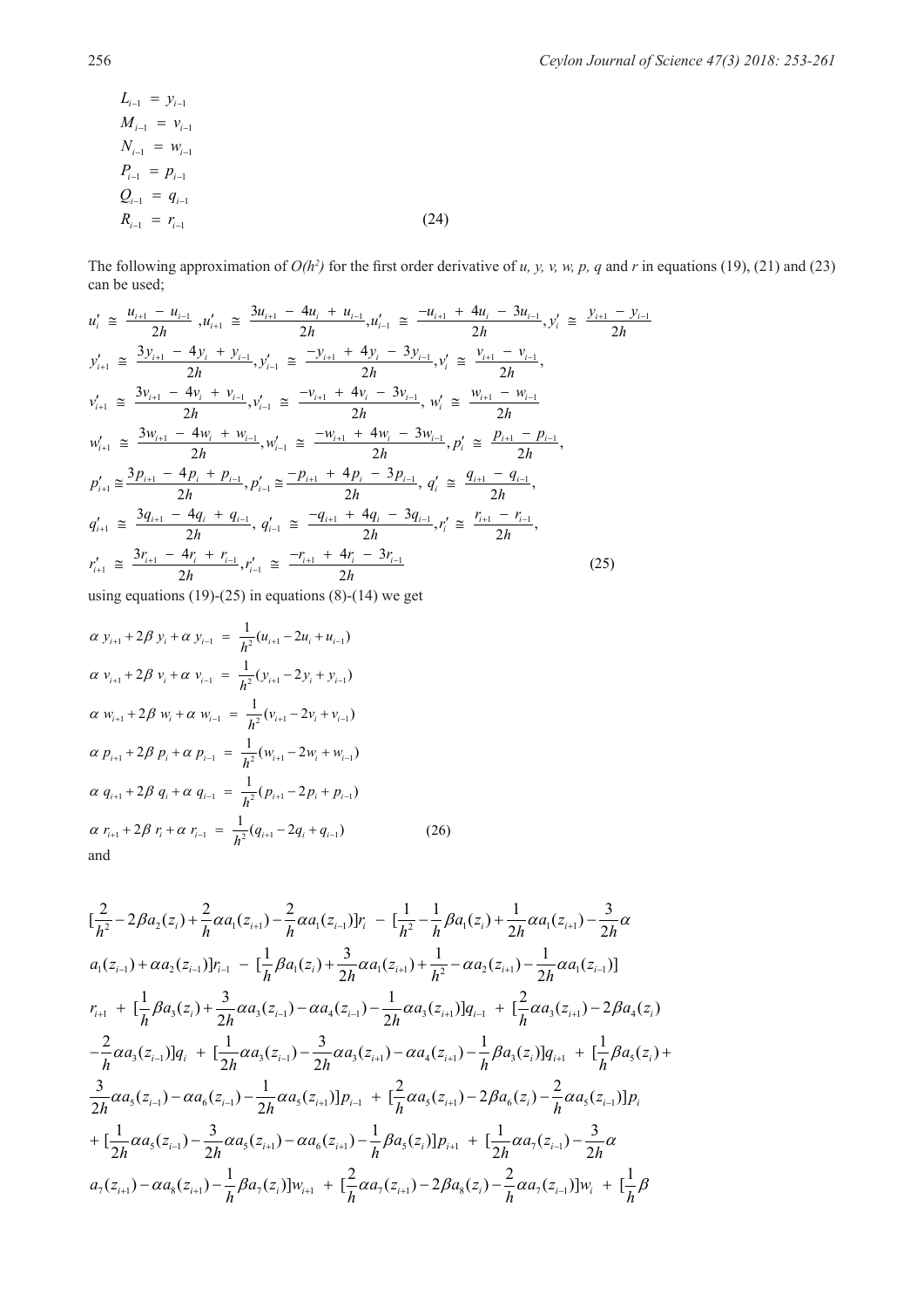$$
a_{7}(z_{i}) - \frac{1}{2h}\alpha a_{7}(z_{i+1}) + \frac{3}{2h}\alpha a_{7}(z_{i-1}) - \alpha a_{8}(z_{i-1})]w_{i-1} + \left[\frac{1}{h}\beta a_{9}(z_{i}) + \frac{1}{2h}\alpha a_{9}(z_{i-1}) - \alpha a_{10}(z_{i+1})\right]w_{i-1} + \left[\frac{3}{h}\beta a_{9}(z_{i-1}) - \frac{3}{2h}\alpha a_{9}(z_{i-1})\right]w_{i-1} + \left[-2\beta a_{9}(z_{i-1})\right]w_{i-1} + \left[-2\beta a_{9}(z_{i-1})\right]w_{i-1} + \left[-2\beta a_{9}(z_{i-1}) - \frac{2}{h}\alpha a_{9}(z_{i-1})\right]w_{i} + \left[\frac{3}{2h}\alpha a_{11}(z_{i-1}) - \frac{1}{2h}\alpha a_{11}(z_{i-1}) - \alpha a_{12}(z_{i-1}) + \frac{1}{h}\beta a_{11}(z_{i})\right]w_{i-1} + \left[-2\beta a_{12}(z_{i-1}) - \frac{2}{h}\alpha a_{11}(z_{i-1})\right]w_{i-1} + \left[-2\beta a_{12}(z_{i}) - \frac{2}{h}\alpha a_{11}(z_{i-1})\right]w_{i-1} + \left[-2\beta a_{12}(z_{i}) - \frac{2}{h}\alpha a_{11}(z_{i-1}) + \frac{2}{h}\alpha a_{11}(z_{i-1})\right]y_{i} + \left[-2\alpha a_{13}(z_{i-1})\right]w_{i-1} + \left[-2\alpha a_{14}(z_{i-1}) - \frac{3}{h}\alpha a_{13}(z_{i-1})\right]w_{i} + \left[-2\alpha a_{14}(z_{i-1}) - \frac{3}{h}\alpha a_{13}(z_{i-1})\right]w_{i-1} + \left[-\frac{3}{h}\beta a_{13}(z_{i-1})\right]w_{i-1} + \left[-\frac{3}{h}\beta a_{13}(z_{i-1})\right]w_{i-1} - \alpha a_{14}(z_{i-1})\right]w_{i-1} = -\alpha f_{i+1} - 2\beta f_{i} - \alpha f_{i-1}
$$
\n(27)

Equations (26) and (27) along the boundary conditions (5) provide a comprehensive system of  $\frac{1}{7}$  ( $n + 1$ ) linear equations in  $7 (n + 1)$  unknowns, which can be attained by relating modest numerical procedures.

### Explanation of polynomial spline technique

In order to originate polynomial spline estimate  $s$  to (4) beside with the boundary conditions (5), we distribute the interval  $\left| a, b \right|$  into  $\boldsymbol{n}$  identical subintervals by means of grid points:

 $z_i = a + ih$ ,  $i = 0, 1, ..., n$  where  $a = z_0$ ,  $b = z_n$ ,  $h = \frac{b - a}{n}$ and  $\eta$  is somewhat arbitrary positive integer.

Then the spline  $S_i(z)$  takes the form

$$
S_i(z) = s_i + g_i \left( z - z_i \right) + h_i \sin \tau \left( z - z_i \right) \cos \tau \left( z - z_i \right) \tag{28}
$$

Where  $s_i$ ,  $g_i$ ,  $h_i$ , and  $k_j$  are constants and  $\tau$  is an unrestricted parameter. Using the continuity condition of first derivative at the grid point  $(z_i, v_i)$ 

*i.e.*,  $S_{i}^{'}(z_i) = S_i^{'}(z_i)$  is consistency relation for  $i = 0, 1, ..., n - 1$ 

$$
N_{i+1} + N_{i-1} + 4N_i = \frac{6}{h^2} (v_{i-1} + v_{i+1} - 2v_i)
$$
 (29)

On similar lines we obtain relations for  $y$ ,  $u$ ,  $w$ ,  $p$ ,  $q$  and  $r$  respectively as;

$$
M_{i+1} + M_{i-1} + 4M_i = \frac{6}{h^2}(y_{i-1} + y_{i+1} - 2y_i)
$$
 (30)

$$
L_{i+1} + L_{i-1} + 4L_i = \frac{6}{h^2}(u_{i-1} + u_{i+1} - 2u_i)
$$
 (31)

$$
P_{i+1} + P_{i-1} + 4P_i = \frac{6}{h^2} (w_{i-1} + w_{i+1} - 2w_i)
$$
 (32)

$$
Q_{i+1} + Q_{i-1} + 4Q_i = \frac{6}{h^2}(p_{i-1} + p_{i+1} - 2p_i)
$$
\n(33)

$$
R_{i+1} + R_{i-1} + 4R_i = \frac{6}{h^2}(q_{i-1} + q_{i+1} - 2q_i)
$$
 (34)

$$
W_{i+1} + W_{i-1} + 4W_i = \frac{6}{h^2} (r_{i-1} + r_{i+1} - 2r_i)
$$
 (35)

In a similar means to that for the non-polynomial cubic spline scheme, the polynomial cubic spline scheme was assembled as follows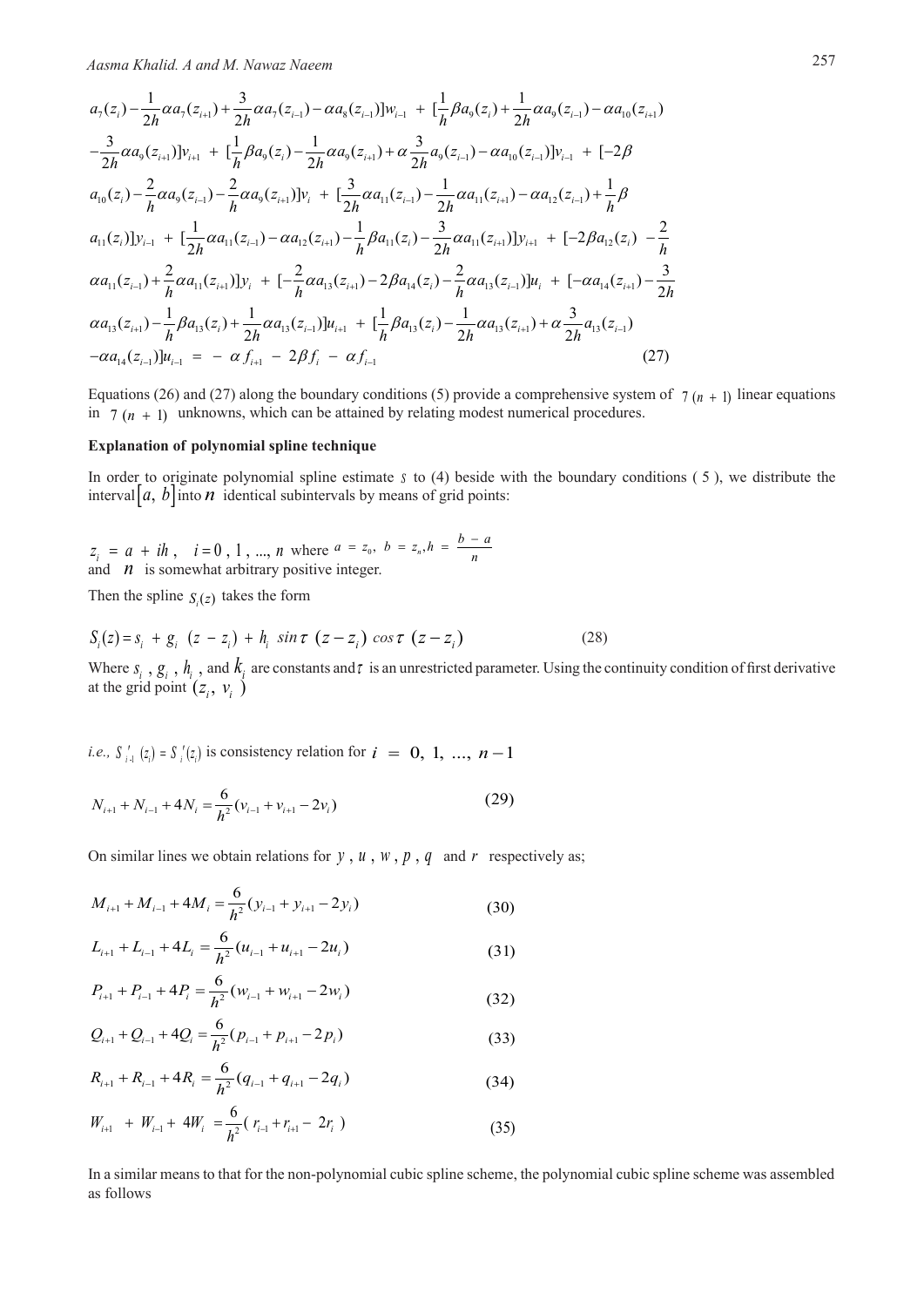$$
\begin{split}\n&\frac{12}{h^2}-4a_2(z_i)+\frac{2}{h}a_1(z_{i+1})-\frac{2}{h}a_1(z_{i-1})[r_i-[\frac{6}{h^2}-\frac{2}{h}a_1(z_i)+\frac{1}{2h}a_1(z_{i+1})-\frac{3}{2h}\\
&a_1(z_{i-1})+a_2(z_{i-1})[r_{i-1}-[\frac{2}{h}a_1(z_i)+\frac{3}{2h}a_1(z_{i+1})+\frac{6}{h^2}-a_2(z_{i+1})-\frac{1}{2h}a_1(z_{i-1})]\\
&r_{i+1}+[\frac{2}{h}a_3(z_i)+\frac{3}{2h}a_3(z_{i-1})-a_4(z_{i-1})-\frac{1}{2h}a_3(z_{i+1})]q_{i-1}+[\frac{2}{h}a_3(z_{i+1})-4a_4(z_i)\\&-\frac{2}{h}a_3(z_{i-1})]q_i+[\frac{1}{2h}a_3(z_{i-1})-\frac{3}{2h}a_3(z_{i+1})-a_4(z_{i+1})-\frac{2}{h}a_3(z_i)]q_{i+1}+[\frac{2}{h}a_5(z_i)+\frac{3}{2h}a_5(z_{i-1})-a_6(z_{i-1})-\frac{1}{2h}a_5(z_{i+1})]p_{i-1}+[\frac{2}{h}a_5(z_{i+1})-4a_6(z_i)-\frac{2}{h}a_5(z_{i-1})]p_i\\&+\left[\frac{1}{2h}a_5(z_{i-1})-\frac{3}{2h}a_5(z_{i+1})-a_6(z_{i+1})-\frac{2}{h}a_5(z_{i+1})-4a_6(z_i)-\frac{2}{h}a_5(z_{i-1})]p_i\right.\\
&+\left[\frac{1}{2h}a_5(z_{i-1})-\frac{3}{2h}a_5(z_{i+1})-a_6(z_{i+1})-\frac{2}{h}a_5(z_{i})]p_{i+1}+[\frac{1}{2h}a_7(z_{i-1})-\frac{3}{2h}a_7(z_{i-1})-\frac{3}{2h}a_7(z_{i-1})-\frac{3}{2h}a_7(z_{i+1})+\frac{3}{2h}a_7(z_{i-1})-a_8(z_{i-1})]w_i+\left[\frac
$$

# **Numerical applications**

In this segment we assess the conclusion of the technique established by resolving two BVPs with step size  $h = \frac{1}{n}$  $\frac{5}{3}$  $h=\frac{1}{7}$ . The numerical outcomes and graphical comparisons of exact solution and our solution are offered in tables and figures. *Example 1*

$$
\frac{d^{14}u(z)}{dz^{14}} = e^{-z}u(z); \qquad 0 \le z \le 1
$$

subject to

$$
u^{(2i)}(0) = 1 , u^{(2i)}(1) = e
$$

where  $(i = 0, 1, ..., 6)$  with exact soluti

on  $u(z) = e^z$ . Numerical results are shown in the Table 1.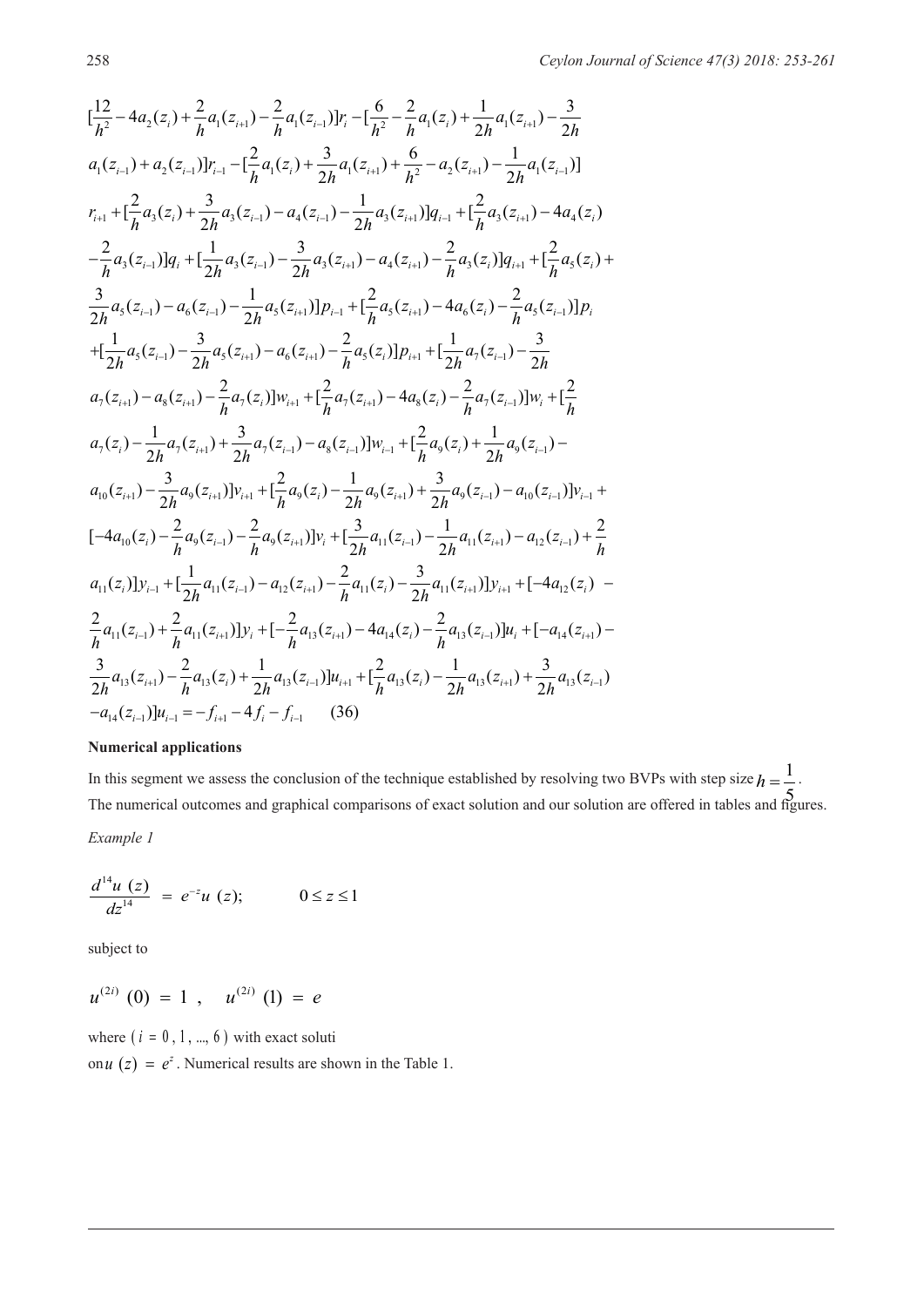|  | <b>Table 1:</b> Comparison of Cubic Polynomial and Cubic Non-Polynomial of problem 1. |  |
|--|---------------------------------------------------------------------------------------|--|
|  |                                                                                       |  |

| Z   | Exact<br>solution | <b>Cubic Non-</b><br><b>Polynomial</b><br><b>Solution</b> | <b>Cubic</b><br>Polynomial<br><b>Solution</b> | <b>Cubic Non-</b><br>Polynomial<br>absolute<br>error | <b>Cubic</b><br>Polynomial<br>absolute<br>error | <b>Cubic Non-</b><br>Polynomial<br>reletive<br>error | Cubic<br>Polynomial<br>reletive<br>error |
|-----|-------------------|-----------------------------------------------------------|-----------------------------------------------|------------------------------------------------------|-------------------------------------------------|------------------------------------------------------|------------------------------------------|
| 0.2 | 1.2214027581      | 1.2214020778                                              | 1.2214020778                                  | 6.80E-07                                             | 3.71E-04                                        | 5.57E-07                                             | 3.04E-04                                 |
| 0.4 | 1.4918246976      | 1.4918236132                                              | 1.4918236132                                  | 1.08E-06                                             | 5.92E-04                                        | 7.24E-07                                             | 3.97E-04                                 |
| 0.6 | 1.8221188003      | 1.8221176295                                              | 1.8221176295                                  | 1.17E-06                                             | 6.35E-04                                        | 6.42E-07                                             | 3.48E-04                                 |
| 0.8 | 2.2255409284      | 2.2255400739                                              | 2.2255400739                                  | 8.54E-07                                             | 4.59E-04                                        | 3.84E-07                                             | 2.06E-04                                 |

Graphical comparison of absolute errors of both splines is plotted in Graph 1.



**Figure 1:**Graphical Comparison of Cubic Polynomial and Cubic Non-Polynomial of problem 1.

The values of  $u^{(2i)}$  (z) where  $(i = 0, 1, ..., 6)$  are given in Table 2.

| z   | Cubic Non-Polynomial $u^{(2i)}(z)$ | Cubic Polynomial $u^{(2i)}$ (z) |
|-----|------------------------------------|---------------------------------|
|     | where $(i = 0, 1, , 6)$            | <b>where</b> $(i = 0, 1, , 6)$  |
| 0.2 | 1.2214020778                       | 1.2214020778                    |
| 04  | 1.4918236132                       | 1.4918236132                    |
| 06  | 1.8221176295                       | 1.8221176295                    |
| 08  | 2.2255400739                       | 2.2255400739                    |

*Example 2*

 $\frac{d^{14}u(z)}{dz^{14}} = Cos (z) - Sin (z) \qquad 0 \le z \le 1$ subject to  $u^{(2i)}$  (0) = 1,  $u^{(2i)}$  (1) = Cos (1) + Sin (1)  $u^{(2j)}(0) = -1$ ,  $u^{(2j)}(1) = -\cos(1) - \sin(1)$ where  $i = 0, 4, 8, 12$  and  $j = 2, 6, 10$  with exact solution  $u(z) = Cos (z) + Sin (z)$ . Numerical results are shown in the Table 3.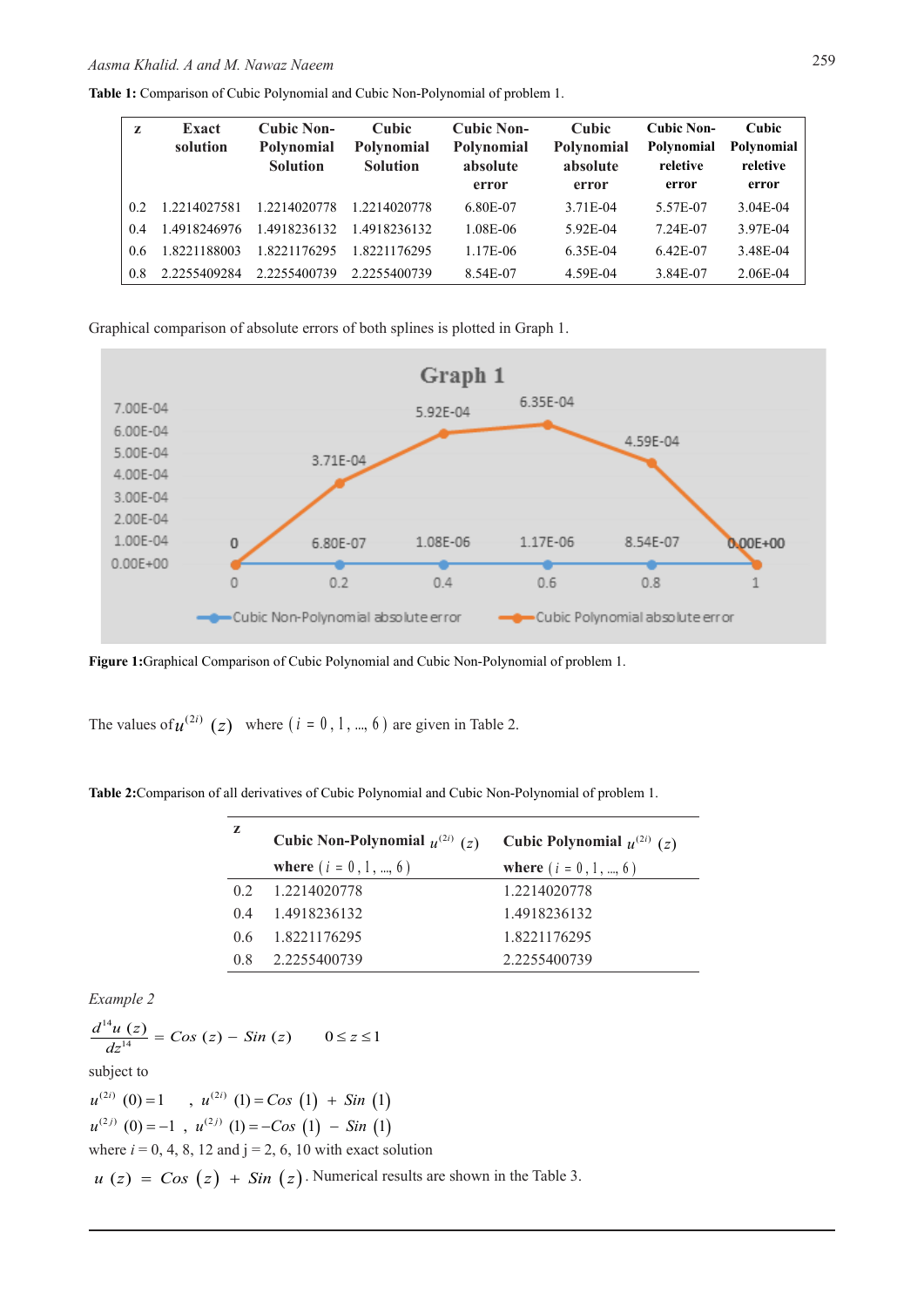| z   | <b>Exact</b><br>solution | <b>Cubic Non-</b><br><b>Polynomial</b><br><b>Solution</b> | Cubic<br><b>Polynomial</b><br><b>Solution</b> | <b>Cubic Non-</b><br><b>Polynomial</b><br>absolute<br>error | Cubic<br><b>Polynomial</b><br>absolute error | <b>Cubic Non-</b><br><b>Polynomial</b><br>reletive error | Cubic<br>Polynomial<br>reletive error |
|-----|--------------------------|-----------------------------------------------------------|-----------------------------------------------|-------------------------------------------------------------|----------------------------------------------|----------------------------------------------------------|---------------------------------------|
| 02  | 1.1787359086             | 1.1787365267                                              | 1.1783589367                                  | 6.18E-07                                                    | 3.77E-04                                     | 5.24E-07                                                 | 3.20E-04                              |
| 0.4 | 1.3104793363             | 1.3104802833                                              | 1.3098957142                                  | 9.47E-07                                                    | 5.84E-04                                     | 7.23E-07                                                 | 4.46E-04                              |
| 0.6 | .3899780883              | 1.3899790569                                              | 1.3893837364                                  | 9.68E-07                                                    | 5.94E-04                                     | 6.96E-07                                                 | 4.27E-04                              |
| 0.8 | 1.4140628002             | 1.4140634612                                              | 1.4136645389                                  | 6.60E-07                                                    | 3.98E-04                                     | 4.67E-07                                                 | 2.81E-04                              |

**Table 3:** Comparison of Cubic Polynomial and Cubic Non-Polynomial of problem 2.

Graphical comparison of absolute errors of both splines is plotted in Graph 2.



**Figure 2:** Comparison of Cubic Polynomial and Cubic Non-Polynomial.

The values of  $u^{(2i)}$  (z) where  $(i = 0, 1, ..., 6)$  are given in Table 4.

**Table 4:** Comparison all derivatives of Cubic Polynomial and Cubic Non-Polynomial of problem 2.

| z   | Cubic Non-Polynomial $u^{(2i)}(z)$                         | Cubic Polynomial $u^{(2i)}$ (z)                                   |
|-----|------------------------------------------------------------|-------------------------------------------------------------------|
|     | where $j = 2, 6, 10$                                       | where $j = 2, 6, 10$                                              |
| 0.2 | -1.178735276                                               | -1.1783575895                                                     |
| 0.4 | $-1.310478260$                                             | -1.3098935343                                                     |
| 0.6 | -1.389977034                                               | -1.3893815565                                                     |
| 0.8 | $-1.414062211$                                             | -1.4136631917                                                     |
|     |                                                            |                                                                   |
| z   | Cubic Non-Polynomial $u^{(2i)}(z)$ where $i = 0, 4, 8, 12$ | Cubic Polynomial $u^{(2i)}$<br>(z)<br>where $i = 0$ ,<br>4, 8, 12 |
| 0.2 | 1.1787365267                                               | 1.1783589367                                                      |
| 0.4 | 1.3104802833                                               | 1.3098957141                                                      |
| 0.6 | 1.3899790569                                               | 1.3893837363                                                      |